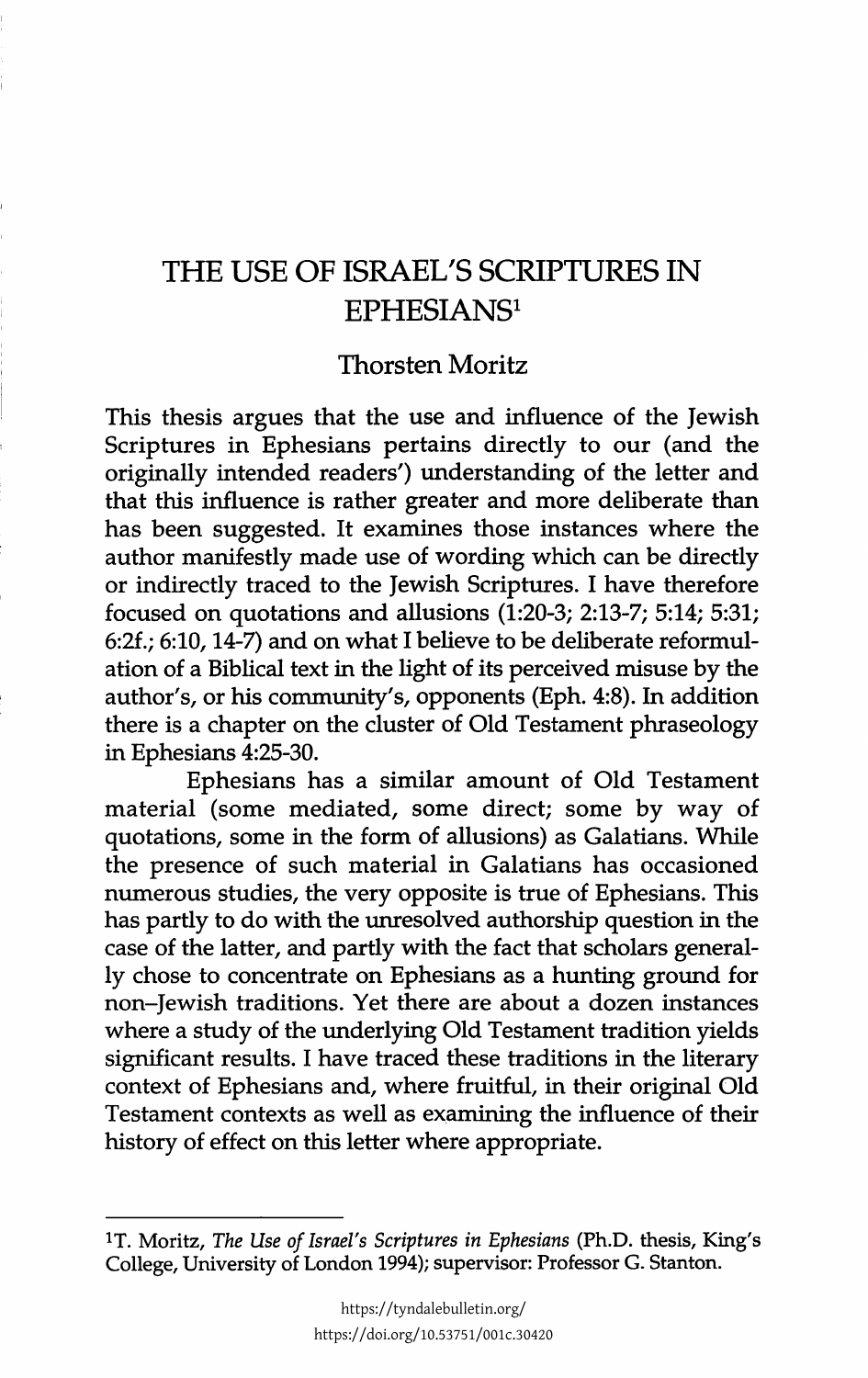This study attempts to plug a gap in Ephesian scholarship. In doing so, it interacts significantly with the most recent monographs on Ephesians and seeks to develop further and to refine some of the insights of the important recent book *Ephesians: Power and Magic* (1989) by C. Arnold, which throws new light on the long debated issue of the epistle's religiocultural background. The study also responds to a forthcoming book on the famous crux Ephesians 4:8 by W. Harris *(The Descent of Christ)* and the relatively widespread 'targumic solution' to the problem of this verse reiterated there. In contrast I suggest a fresh interpretation which acknowledges the author's alleged 'mishap' or 'memory lapse due to a targumic version of Psalm 68' as a deliberate manoeuvre which has its roots in early Christian polemic against Judaising tendencies. In Ephesians 4 the author reminds his readers of this conflict and his understanding of the relationship between Christ and Torah. He does this by utilising a Christian reformulation of Psalm 68:18which originated as a deliberate Christian response to the relatively common Jewish re-appropriation of Psalm 68 for elevating the Torah-and by supplying it with a 'midrashic' comment which prepares the ground for following the ecclesiological section.

The other main contributions are first, the combination of material from Psalms 8 and 110 in Ephesians 1:20-3 does not represent a taking over of common early Christian exegetical stock, but implies greater acquaintance by the author with the underlying texts than is commonly recognised. In particular this includes the recognition of the likely intertextual relationship between Psalm 8 and the creation motifs of Genesis and its typological exploitation for christological purposes.

Second, the so-called *double structure* evidenced in Ephesians 2:13, 17 (the combination of 'vertical peace' and 'horizontal peace') ought to be explained as the hermeneutical extension of a principle detected by the author of Ephesians, not as evidence of an underlying early Christian 'hymnic' source. This makes it likely that  $\epsilon \lambda \theta \dot{\omega}$  (v. 17) should be interpreted as evidence of the author's understanding that the Christ event, which likely refers to the whole of Christ's earthly ministry, culminating in the cross, forms the decisive salvation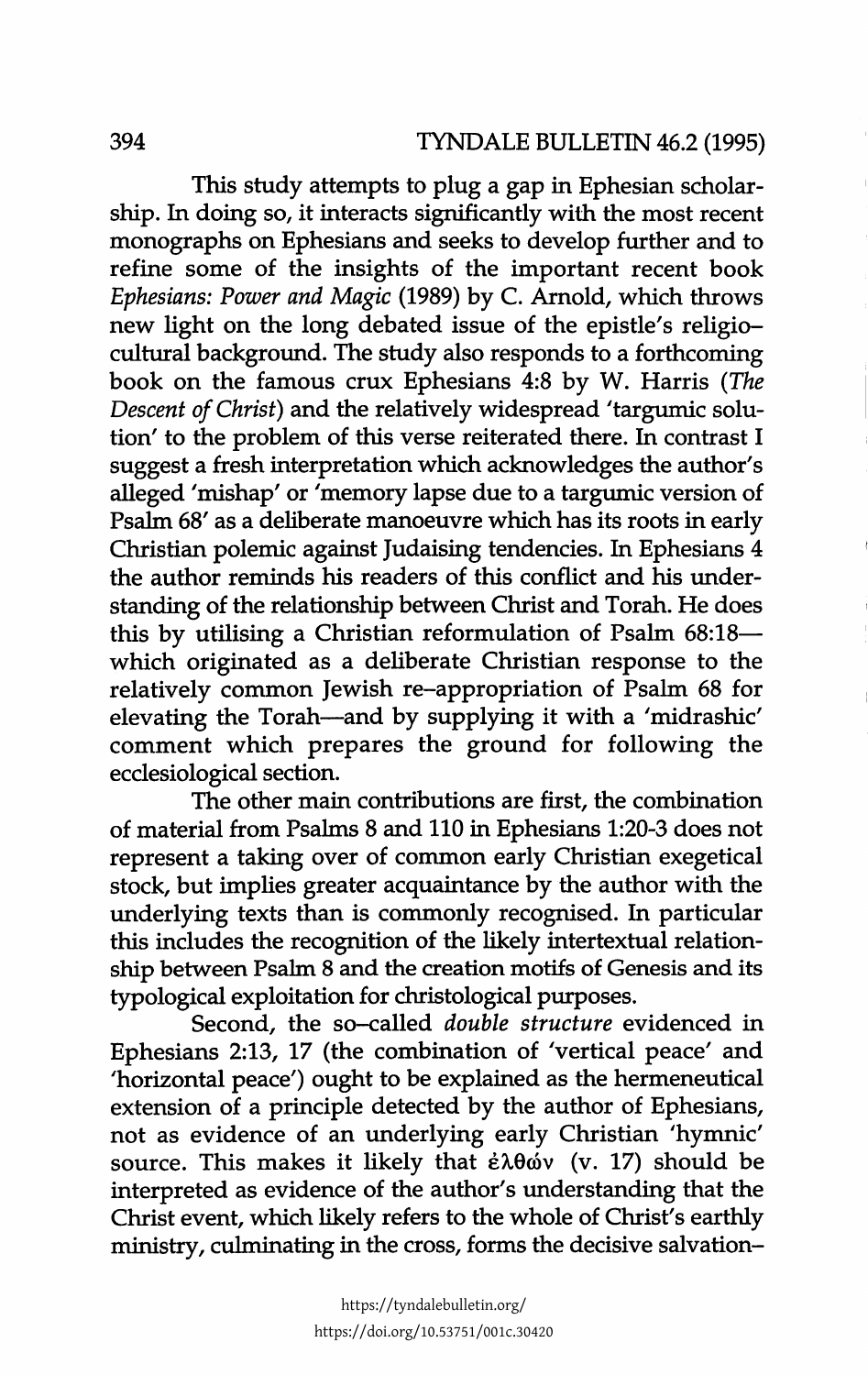historical extension of a principle implied in the Prophet's vision: non-Jews will have access to God's people on equal terms. Ephesians 2 relates this message explicitly to the role of the Jewish Law and examines the ecclesiological relevance of the abrogation of the latter.

Third, Ephesians 4:8ff. extends this line of argument and applies it to the question of the role of individuals in Christ's church. The explicit (2:13-7) and tacit (4:8-10) preoccupation with the abrogation of the Law somewhat qualifies Käsemann's well-known thesis regarding the primary purpose of Ephesians, *i.e.* to call Gentile Christians back to a deeper appreciation of their Jewish foundation. The least that can be said is that such an assessment needs to be balanced by an awareness that the author also felt the need to confront Judaising tendencies among his intended readership which may well have included former godfearers if not proselytes.

Fourth, Ephesians 5:14 again involves evidence of the use of traditional early Christian material. However, the verbal overlap of verse 14b with the two closest parallels (from the Book of Isaiah) suggests that this material in turn resulted from a Christian adaptation of the underlying Old Testament text. As in Ephesians 4:8, the author of Ephesians utilised a piece of tradition which was mediated to him not via general Jewish ethical teaching (as many commentators assume), but via early Christian adaptation of specific Old Testament motifs. Interpretatively it emerged that we should be careful not to read verse 14b as an example of an early Christian baptismal liturgy, although this cannot be ruled out, but primarily as an affirmation of the Christian dimension of the ethical transformation in the life of a believer. It is likely that the underlying early Christian tradition used Isaiah 28 and 60 to this end and that the writer of Ephesians reinforced this understanding.

Fifth, Ephesians 5:31 is similar in that here the writer is at pains to affirm the ethical teaching contained in the Jewish Scriptures, but not without bringing out the specifically Christian dimension of marriage as well. I suggets that yet again the author is trying to show that Christian ethical teaching is compatible with, and in no way inferior to, that of